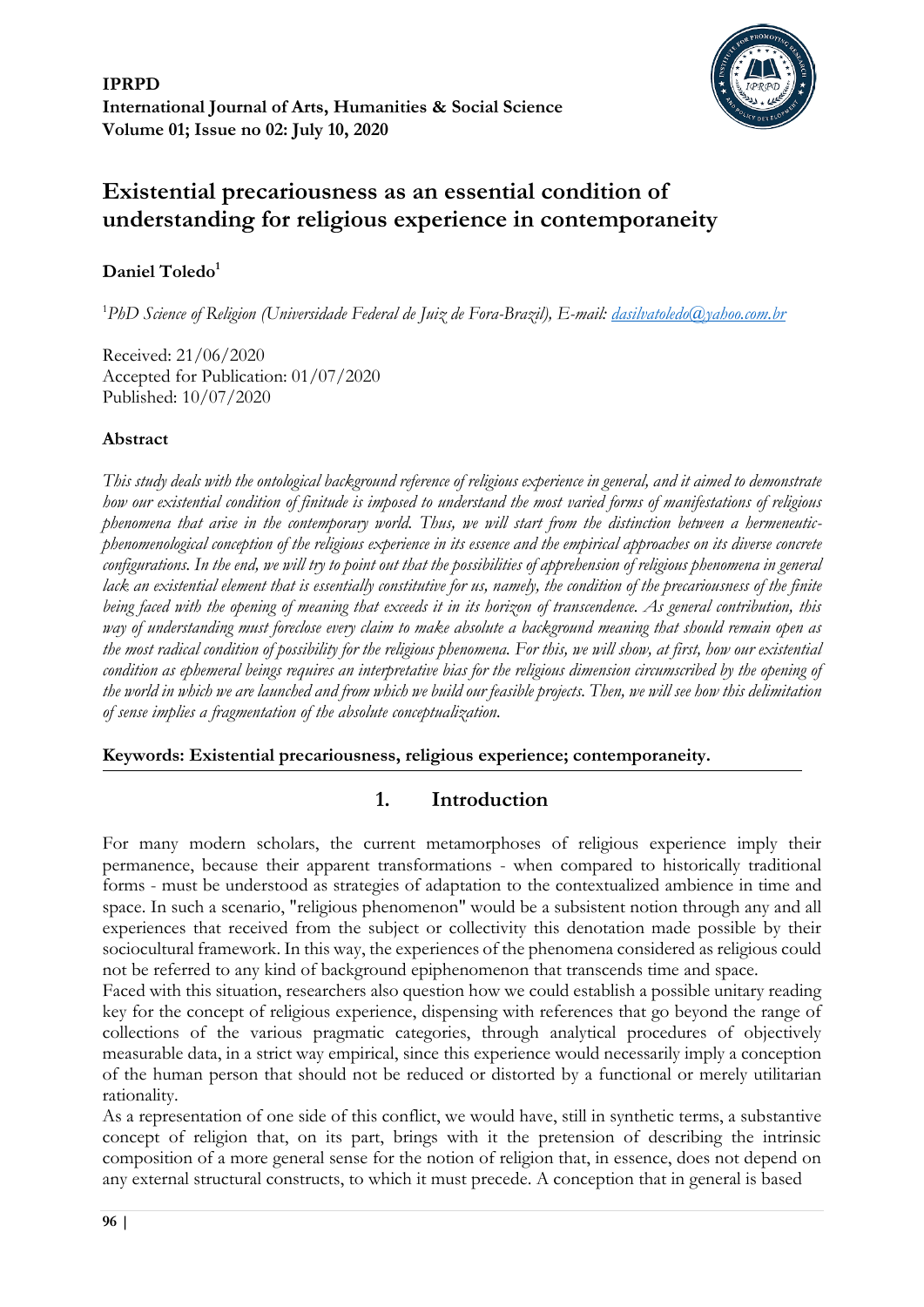predominantly on the presupposition of a certain spiritual connection of the human with the transcendent elevated above our concrete reality, being determinant for it. In summary, it would be a question of thinking about religion from elements internal to the human spiritual condition.

In contrast, the functional concept of religion basically implies the conception of religion as a social ordering vector, operating as a giver and receiver of sense in relation to the historical-cultural ambience to which it is integrated, thus permeating the context of the world that embraces the subject from of their axiological references. The logic and validity of a religion must be justified and demonstrated with a view to plausible human demands associated with interpretative values and in accordance with certain life conducts. It is fundamentally a normative idea, which presupposes and establishes religion as a horizon of meaning in close correlation with the concrete parameters essentially constitutive of the social structure that encompasses the human person as a historical agent. Religious phenomena, in this context, would be all the manifestations to which we could attribute some religious connotation in terms of socio-cultural integration.

For our part, we think that an essential understanding of the religious phenomenon cannot be intended to escape entirely the limits of our existential condition circumscribed in a fundamental way to the horizon of finitude. The major milestone of this delimitation rests on the observance of the fundamental fact that "finitude clashes with the claim of the definitive, the absolute, the objectivity" [1].

To take as a central reference the precariousness of our finite understanding (limited in time and space) about religious phenomena in last instance is what we propose here as a fundamental presupposition. The primary acceptance of this condition implies the recognition of a certain radical impotence of human thought in the face of the projection of absolute determinations, through qualitative attributions whose intention is to adjudicate to religious experiences a specific prior formatting as its objectively maximum expression. In this proposal would rest our response to the current challenge posed by that

religious-secular dichotomy [...] that it leaves undeveloped or invalidated alternative reasonable discourses to enable people who reject religious discourse for any number of reasons, to give voice to or communalize shared ineffable experiences, existential challenges and ethical imperatives that are an integral part of everyday human experience [2].

The finitude sustains an opening of sense that becomes a condition of possibility for understanding the phenomena that constitute religious experience in general. It is from the suspension of the ultimate meaning that we can situate not only the different modalities of manifestation of the phenomena constituting the religious experience, but rather also the very possibility of being and not being of that experience, that is, of the presence and absence of the own religious sense that, in confrontation with other worldly phenomena and experiences, can always dynamically resize itself to the point of becoming fleeting in the face of attempts at apprehensions addressed to it.

The set of possibilities for the various forms of religious experiences marked by the sign of finitude is essentially committed to the phenomena of the world that make up the tessitura of totality of meaning in which our own horizon of existential understanding is enmeshed. Recognizing the very precariousness of finite understanding of religious phenomena in the last instance is what we claim here as an opening of sense that must be reported to the possibility of a fundamental experience. This experience is radicalized precisely by reaching the radical impotence of thinking in the face of the need for absolute determination about any objective attribution of the divine that intends to attribute reducing categories to it.

It is through the experience of this precariousness, arising from our insertion in a totality of the world that exceeds our finite capacity for the factual understanding of sensitive and intelligible data, that we understand that the opening of the meaning of being, in its essentially abyssal character, can become key from understanding to a sense of religious transcendence that exceeds our own factual condition, without, however, breaking with the same. We believe therefore that only from this ontological-existential basis will we be able to deal with a certain "religious facticity" that is not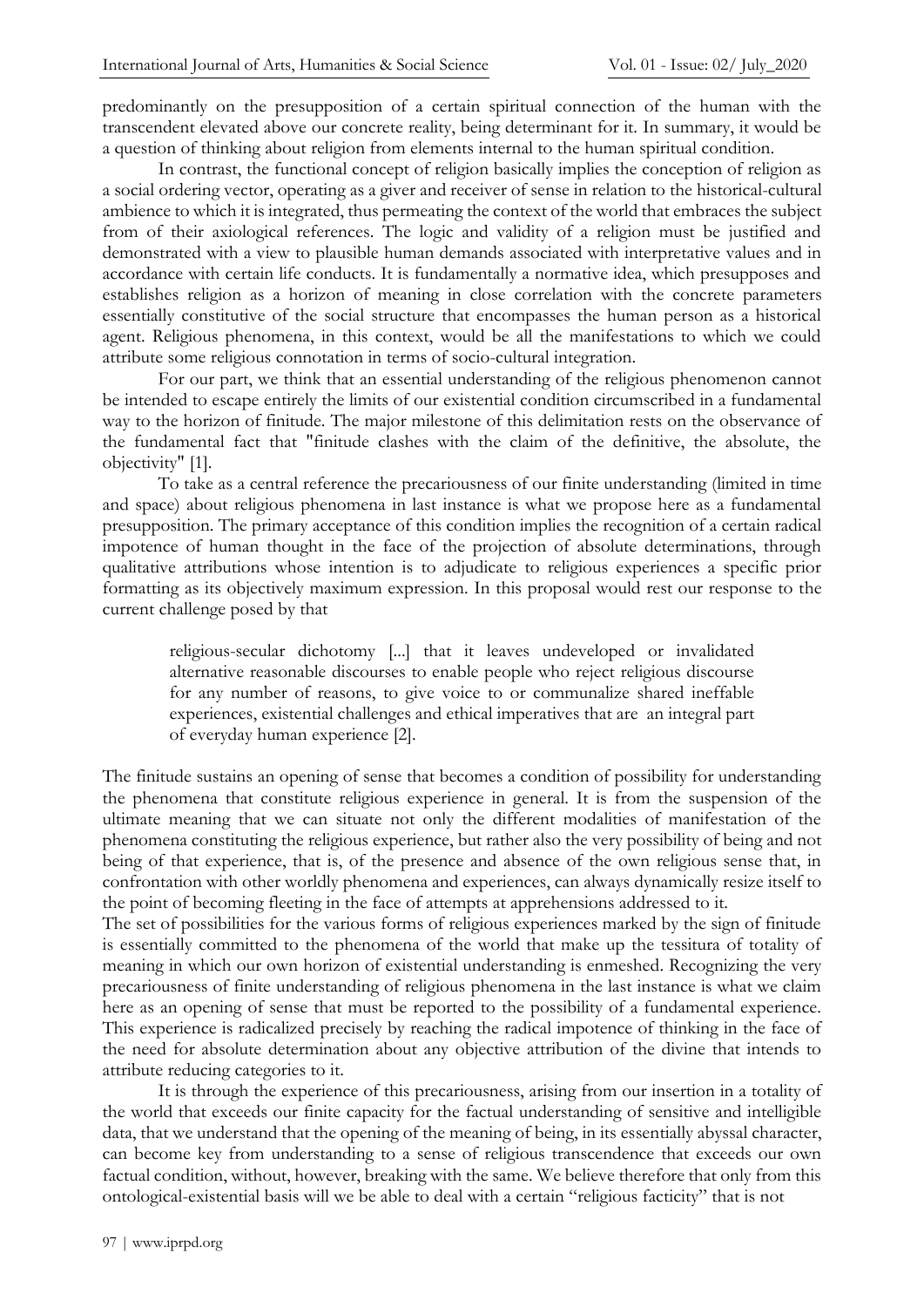restricted to the mere empirical-deductive dimension and that, at the same time, shows itself according to the horizon of religious sense of the contemporaneity. A scenario marked essentially by the fracture of the absolute, with which mortals, whether those of faith or, in a way, even unbelievers, have to constantly confront themselves while defining - not necessarily in a theoretical way! - its existential status beyond the merely empirical level, although always in a sensitive commitment to this. Perspective that, according to our specific proposal, must contemplate more closely our existential character of precariousness placed in a relationship of understanding with a conception of the divine from a horizon of renunciation about the ultimate sense of determination.<sup>1</sup>

For this, however, our proposal, in previous formal terms, cannot be carried out freely abstracted from any relation with the empirical data, but must rather establish, in a propaedeutic way, that empirical ordinations in general need to be reported to their broader background condition, and of a delimiting character as a whole<sup>2</sup>. We propose a questioning about the first condition of possibility of the phenomenon, without, however, claiming to stipulate a specific objectification for this opening of meaning in the last instance.

Conceiving religious experience as a radical index of human finitude itself, this understanding also fundamentally implies detachment from the perspective that sees the relationship between God and the human being as an isolated dimension of human life or as an inner experience in opposition to external attitudes [7].

#### **2. Hermeneutics of finitude as a means of approaching the religious phenomenon**

Empirical discernment has the function of proving the validity of a phenomenon in accordance with a certain elective criterion applied strictly to a specifically objective cut of the reality given immediately. On the other hand, phenomenological understanding, in a philosophical-existential sense, must fulfill the task of apprehending phenomena in general based on their supposed essential background dynamics.

Empirical sciences operate from certain objectifications of what their own spectrum allows to understand by "reality". They proceed from certain characteristics of the phenomena, without questioning the formal condition of their first possibility. Consequently, both in their method and in their constitution in general, they must start from the validity of the assumptions conditioned to their own concrete field of action, putting into practice an effectiveness restricted to their own constitutive bases.

In contrast, phenomenological openness as a condition of possibility for the meaning of phenomena is transcendental when understood basically as follows: it exceeds what it is, and cannot be reduced to any specific objectification. Given this fundamental opening character, this horizon of phenomenological sense cannot be made an "object" of knowledge, not at least in the strict sense of the term.

This shift in perspective would simultaneously make it possible to change the question by the essence of what would be the phenomenon substantiated for its modality of sense that occurs concretely from an opening of background meaning as a condition of hermeneutic possibility for the apprehensions and interpretations arising. If this form of understanding can now only be established from its modal character, the meaning of the phenomenon needs to be understood from its most radical dynamics, which can no longer be univocally fixed on a given object.

<sup>&</sup>lt;sup>1</sup><sup>c</sup>The possibility that the own Being appears as the necessary precariousness of the gods" [3]. This precariousness is rooted in the very absence of the divinity. This is fundamentally because "sacred names are lacking" and what is characteristic of that lack must be understood precisely "through the experience of its origin, which is supposedly guarded by a reserve of the sacred and refuses a name of convenience to clarify it" [4]. Consequently, also the "'gods', however, are not here thought of as the supreme, in the sense of metaphysical thought and poetry until then, but as belonging to the precariousness of Being" [5]. In such a way that, in reciprocity, "The Being is the precariousness of the gods" [6.]

<sup>&</sup>lt;sup>2</sup>We would operate reductively if here we take uncritically as synonymes the mere general orderings of empirical data in the most technical sense of the term and the theoretical approaches of an analytical-empirical order that, according to precisely what we are proposing, can, in a broader sense, refer in a proper way to a treatment of the religious phenomenon, gathered in a key of understanding that is not guided only by cut out analyzes of a given reality!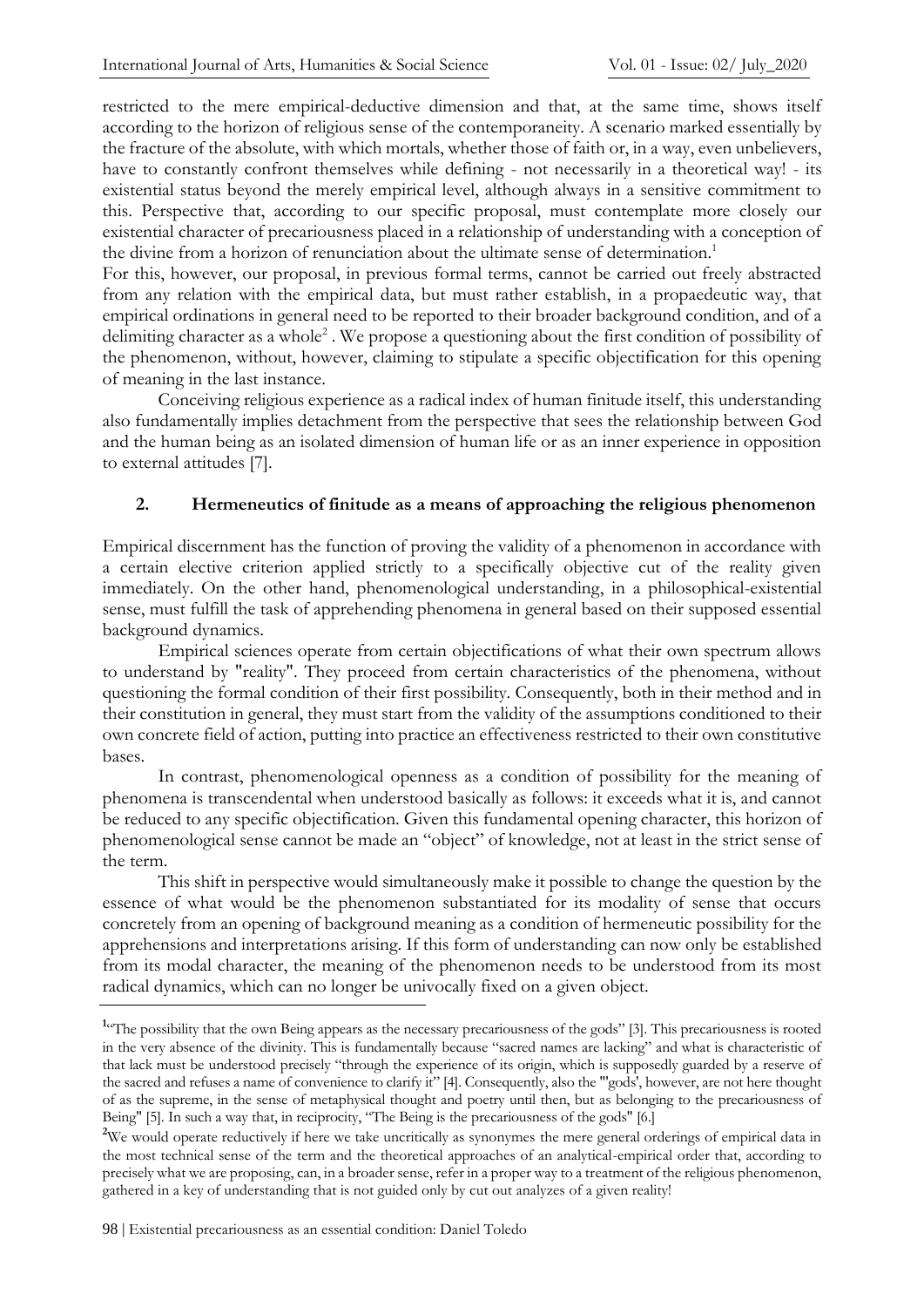As it cannot be defined in the last instance through a given objectively configuration, which is, however, through which the concrete reality takes effect, the phenomenon in question must also be necessarily investigated from its essential condition of openness of sense. Therefore, it must be recognized at the outset that such understanding, in its essential constitution, is not reduced to the modalities of knowledge that in general have their *modus operandi* based on the procedure of fitting the positive empirical data, which can be substantially verified in specific constructions or logical systems, previously determined. Such understanding is revealed as a condition of possibility for these forms derived from understanding that, in turn, become effective conditions for the phenomenological manifestation of this opening.

This phenomenological dynamic in a hermeneutic key would thus constitute a relational horizon between the empirical universe and a background sense that transcends it as a condition of open comprehensibility. To the openness of interpretive possibilities must be reported the various apprehensions realized in the factual horizon, which essentially constitutes a means of effecting the phenomena in general. This will require us to understand that the phenomena are not reducible to immediate data, precisely because they depend on a open field of previous sense, from which they receive their possible meanings.

What needs to be admitted, therefore, is that here there is no guarantee of a safe and univocal understanding of the phenomenon's underlying sense, but only limited apprehensions of certain phenomena situated within their contexts of interpretive possibilities. What, to a certain extent, goes against the modern "epistemological pathos"<sup>3</sup>. But that, on the other hand, does not contradict the condition of fundamental finitude of the human who understands only while projected in a totality of meaning that escapes him at last instance.

By applying this reading key to the current religious scenario, we understand better why most of the possibilities for new religious experiences that emerge in contemporary times, compared to traditional paradigms, are relatively abstract, subjective or even too vague for even the most refined empirical approaches to systematize them in an absolutely homogeneous framework. And yet, at least as it seems to us, these horizons of spirituality continue to constitute themselves in significant measures as essential components of the forces of a present reality, even though it can be seen as fragmentary or in a minimally concrete way, as they seem to still respond by certain functions or vectors of meanings essential for a resilient portion of human lives. These are experiences that do not allow themselves to be reduced entirely to the apprehension spectra that are applied to them, but that become objective in the action and in the existence of individuals, by delimiting, albeit in a relative measure, directions of life conduct.

Current alternatives for religious resignification can only - perhaps more than ever! - be minimally understood according to the inter-subjective perception of the other's view. The point is that this "other", launched in partitioned spheres of dynamically unstable realities, is only partially effective through its resolutions that clash with an opening of sense that far exceeds its capacity for finite apprehension of the phenomena in its totality of possibilities. That is why, in this scenario, insisting on wanting to treat faith as a belief in a "something" and, furthermore, seeking to analyze the epistemological plausibility of that belief escapes completely our proposal. This does not mean that we can only approach religious problems in general exclusively through a single method, but that even if we do need to apply in the end an analytical or scientific reading to them, we must not lose sight of the fact that, in the last instance, opening up the possibility for religious experiences in general rests, fundamentally, under the phenomenological-hermeneutic look [8].

In a complementary way, the notions still in force of "religion" - or even "religiosity" or "spirituality" - are rooted in a symbolic framework firmly planted through the great narratives of tradition in general. And as much as the today's forms of constitution of new religious sense show in the vast majority in an apparent disagreement with the guidelines of that tradition, it does not

<sup>&</sup>lt;sup>3</sup>The form of procedure in question here would be better classified as being of an excessively "scientism" order than properly "epistemological"!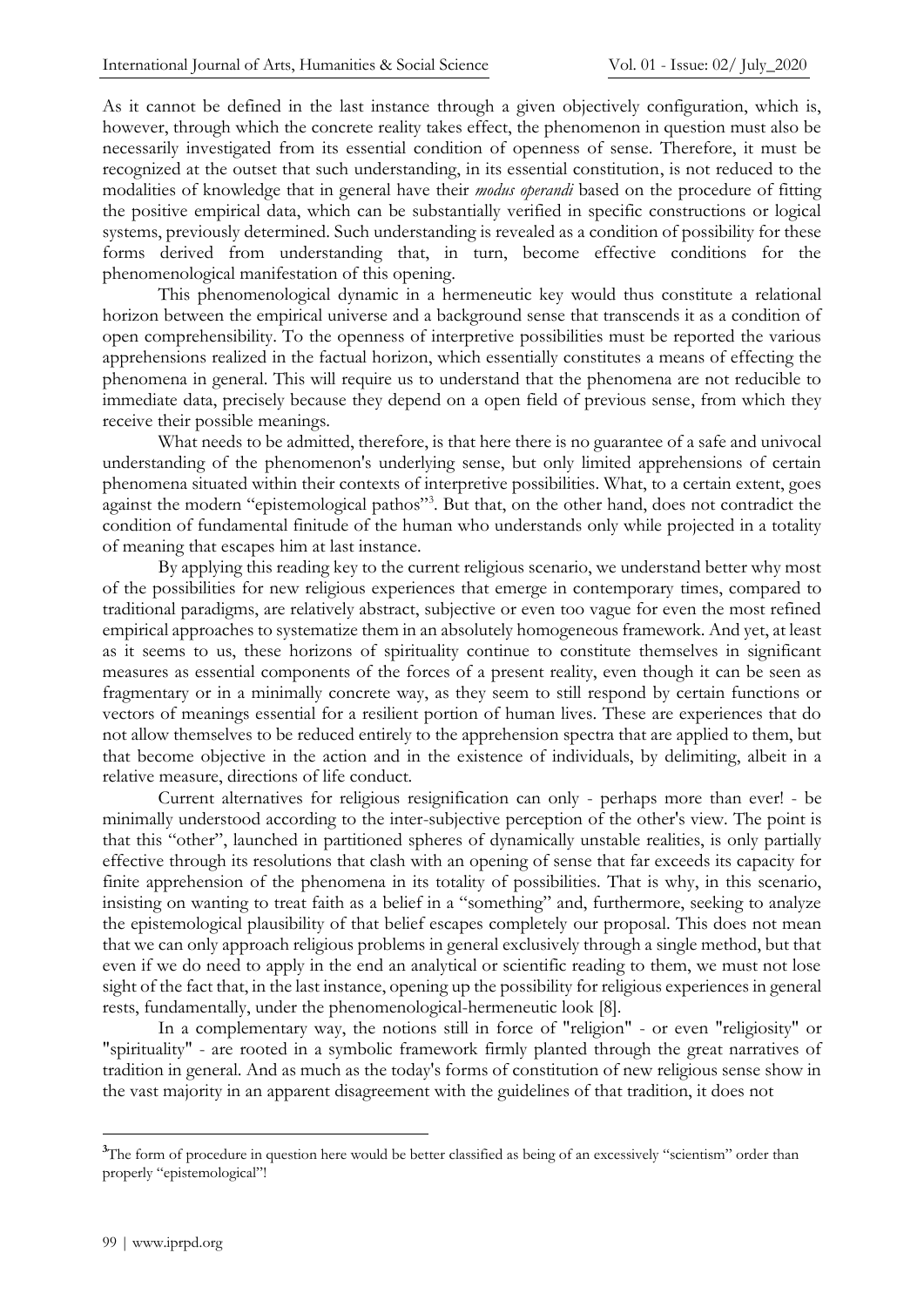seem possible to understand them in depth detached totally from this tension with its previous plan, which precisely because of this conflict still remains as a reference for this very understanding.

Faced with this dilemma, the alternative of understanding that we want to suggest here rests on the following: how the essence of the religious phenomenon in general must be understood need to be necessarily reported to a fundamental existential plane. This framework should have as a crucial reference the experience of precariousness essentially constitutive of our own condition of finitude which, limited in time, that is, in its historical context, has its horizon of transcendence marked by a determined relationship of denial or refusal of the divine. Negation that, however, should not, in a superficial and stationary way, relapse only in to reductive judgments such as "relativism of values", "religious indifferentism", "fragmentation of beliefs", "atheistic revolt", among many others; but rather to be redirected to a horizon of open possibilities that corresponds precisely to the suspension of any and all pretensions to determine absolutely (through universal categories) a meaning for the background opening of religious experience in general.

#### **3. Openness of meaning as a dilution of the absolute in contemporaneity**

What becomes a phenomenon must first be preserved by its own possibility of manifesting itself. For the appropriation of this possibility, phenomenology is necessary: "we need phenomenology because the phenomena are not given immediately" [9]. The phenomena are *not* given immediately because they depend on a previous field of sense from which they receive their possible signification. These meanings are embraced by empirical sciences in general, while it is hermeneutic phenomenology that turns to that opening of sense as a condition of possibility for the whole phenomenon. It's in these terms that phenomenology requires a kind of "step back" before the sciences in general.

As the condition for the possibility of phenomena must remain open, this requires us to understand that a significant part of a phenomenon, that is, its own source of meaning, is not at all apprehensible. Consequently, that its first ground is denied in order not to be reduced to a specific configuration. Hence, metaphysics or theology in the strict sense cannot be treated here.

Faced with this key of understanding, traditional forms of knowledge can only find their validity insofar as they allow themselves to be put at stake in the face of what exceeds them. It is through this limitation, in fact, that we believe that phenomenological understanding can be placed in a certain link with the empirical sciences. For it is precisely from this confrontation that hermeneutic understanding must also assume the impossibility of taking over its own foundation as its condition of possibility. It must retreat before what exceeds it. And insofar as it's forced to retreat, it also opens the way for what overpasses it. It's thus launched in the very crisis of knowledge that tries to say the phenomenon in its openness, in its abyssal transcendence. And we can only approach that distance as long as it remains preserved as such.

Therefore, this understanding proposed here, in a broader sense, must assume a risk of disparity that is constitutive of the very essence of the phenomenon that, as a possibility, can also be put on hold, thus betraying any claim to univocity. In a somewhat propaedeutic way, we believe that it is from this perspective that hermeneutic phenomenology can contribute to broaden the spectrum of understanding of the empirical sciences. Forms of scientificity that, acting in isolation, seem to us to present a strong tendency to sediment the field of meaning interpretation with an increasing exacerbation of the degree of factual objectivity that aims at the search for absolute security through the prescriptive use of an analytical and instrumental rationality.

In contrast, the purpose of the hermeneutic appropriation of this whole circle of understanding is to prepare the possibility that especially the status of the essence of the religious phenomenon can be understood fundamentally from an instance that refuses as such so that certain religious senses are made possible from that retreat movement. At the moment when we can think of this essence based on this retraction dynamics, then we will be ready to assume this reserve as a depository of possible meanings.

When projecting - reactively to the traditional horizon of empirical research - the origin of the religious experience beyond the limits of the measurable, a present ethos is stripped that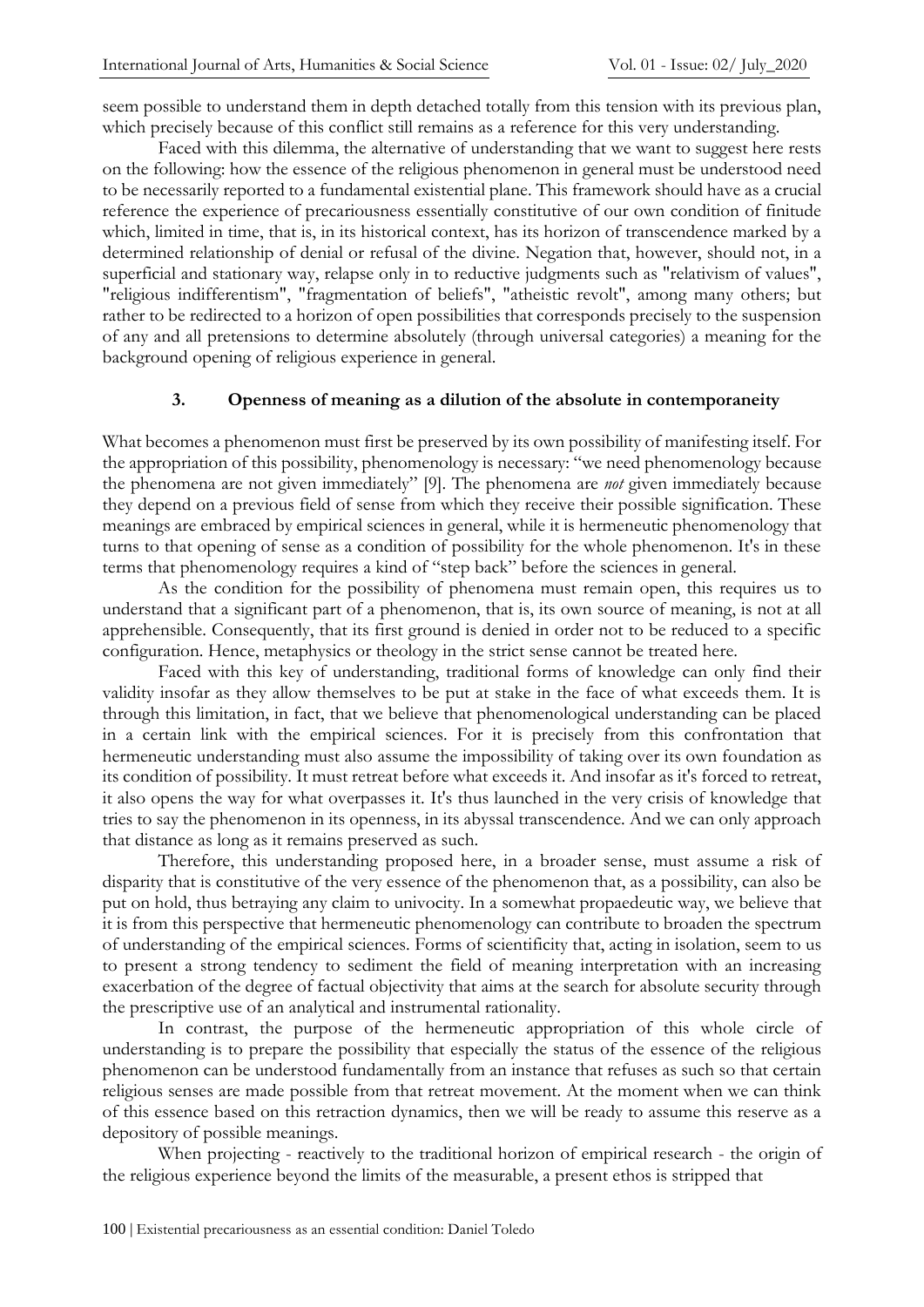becomes fragile or unstable in the face of the intention of sustaining conceptions of the deity through certain objectifications of absolute sense.

The postulate of a certain primacy for the existential aspect in the approach of the religious field should not be intended to exclude the empirical constituents of this dimension, since the axis of existential understanding must be guided precisely by this transit, since it is the major reference of existentialism here taken as a basis precisely the conception of a being linked to the factual world, from which it cannot be detached due to its finite condition, but also to which it must not be limited due to its horizon of transcendence of sense. 4 It's this overlap that we understand to be at the background of the clashes of religious vectors that emerge in contemporaneity .<sup>5</sup>

In this scenario, the very concept of God can no longer be unilaterally apprehended. It must now be reported to concrete existential conditions, in such a way that religious experiences come to precede - or even to revoke, in certain cases - the traditionally a priori conceptions of absolute and universal values.

According to what we try to reiterate, there is not here, contrary to what can be led to think immediately, a hostile opposition or even a complete detachment about the empirical approaches of the religious universe, since also the scientific conceptions in general turned to this field are limit, as a rule, to dealing with the relation of man with those elements that he himself understands as having a religious meaning. 6

It's undeniable that this proposal presented here as a key to reading proves to be subordinate to the horizon of understanding prevalent in contemporaneity. This is basically because the notion of religious experience in force in many postmodern contexts is no longer a necessary response of the integral subject to the conception of an ultimate reality, losing, at the same time, the exclusive status of the most powerful or intense experience of this subject, thus diluting its imperative of ineluctable driving actions. And even in fundamentalist scenarios or in claims of absolute radicalization of religious beliefs, what we have today is precisely the imposition of the impossibility of fully implementing these postulates of faith through the very conflicts directed between them. A situation that, in our view, would reinforce our thesis of fundamental human precariousness as a condition of possibility for the religious sense in general today, since what the limitation of our finite understanding requires is the importance of not confusing representations of the real with the very opening of possibilities from which the phenomena that give rise to these specific configurations emanate.<sup>7</sup>

<sup>&</sup>lt;sup>4</sup>The possibility of faith that subsists here, in basic terms, is as follows: "Faith is what makes it possible to perceive the unconditionality present in conditioned accomplishments" [10].

<sup>&</sup>lt;sup>5</sup>"However, this complicates the lives of those who prefer to see reality as if it had rigid boundaries between values, ideas, people. Which often makes the experience of the other destitute as alienated, superficial, cheap, spectacle, in alleged opposition to a legitimate experience, more true, purer than the others, less corrupted by the world and its attractions. A sweet illusion. These aspects are mixed in all the experiences, making it a challenge and a interpellation to the millenary and not very flexible structure of the ecclesiastical bureaucracy, entangled in theological disputes, carrying an incredible diversification" [11]

<sup>&</sup>lt;sup>6</sup><sup>6</sup> The subject does not meet the numinous in a state of ontological nudity, but rather does it with the clothes provided by a set of knowledge that enable the constitution of this symbolic-existential connection" [12].

<sup>&</sup>lt;sup>7</sup>We know that, in the case of an extremely multifaceted universe, we cannot split the "postmodern reality(ies)" into just two exclusive poles of meaning! However, what we take here as a central field of action on this specific issue is basically constituted by two possible interpretative paradigms that seem to us to be understood as significantly in force and relatively agglutinating in the fragmentary horizon of contemporaneity!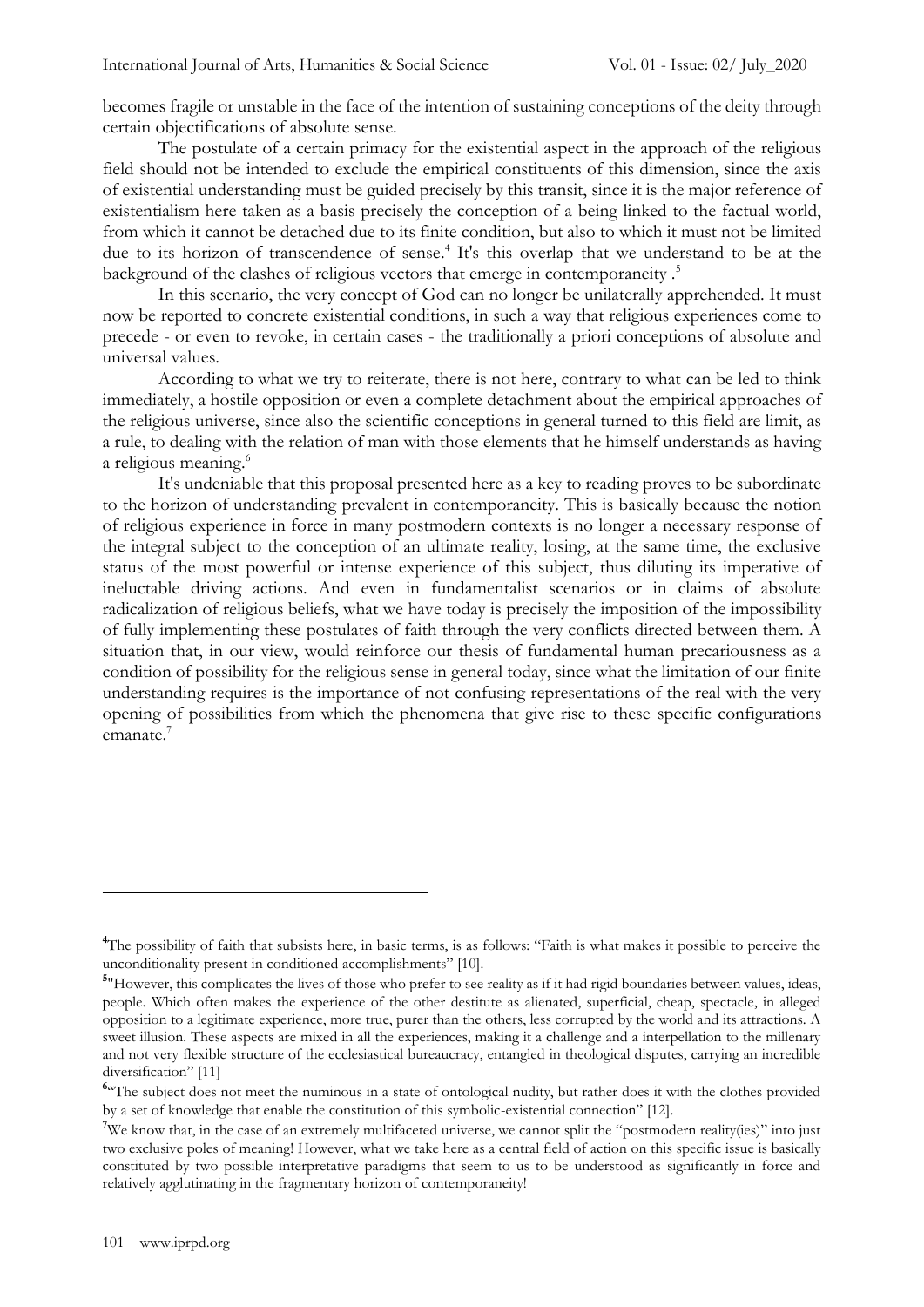### **4. Conclusion**

The existential condition of the finite being meets the religious experience insofar as the mortal must be understood as being launched into a world of phenomenic senses that exceeds it in apprehensible totality. This fundamental way of being in the world constitutes an opening to everything possible that cannot be reduced to a single experience, nor can it be objectified through a single definitive configuration.

The dimension of refusal that opens up through this modality of understanding the horizon of transcendence constitutes a fracture or a kind of relational hiatus that needs to be understood as the margin of action for an experience of precariousness in the face of the abyssality of totality of possible phenomena in the last instance. The new religious or spiritual movements that in general are configured through the most varied concrete modalities present in the contemporary world must, therefore, be fundamentally related to a certain underlying perception of human insufficiency. And it's extremely important that such an analysis, in its existential background, goes beyond any evaluative references, since these only find their possible and relative legitimacy in the midst of social, historical and cultural contexts that is, from reality derived from the phenomenological horizon.

Understood under this reading key, the emergence of new religious or spiritual movements, as well as their resulting deregulating effects of traditional parameters, may allow the resignification of a wide potential for creating meanings or ways of being in the world through the most varied experiences in addition to those that traditional religious institutions historically intended to direct and objectify in a univocal manner through their discursive rationalities of absolutist pretensions. From this perspective, contemporaneity would become a fertile ground for the subsistence of new religious alternatives that would carry in their essence a constant dynamic of revitalization of possibilities of open senses collected in a horizon of transcendence of irreducible background as such.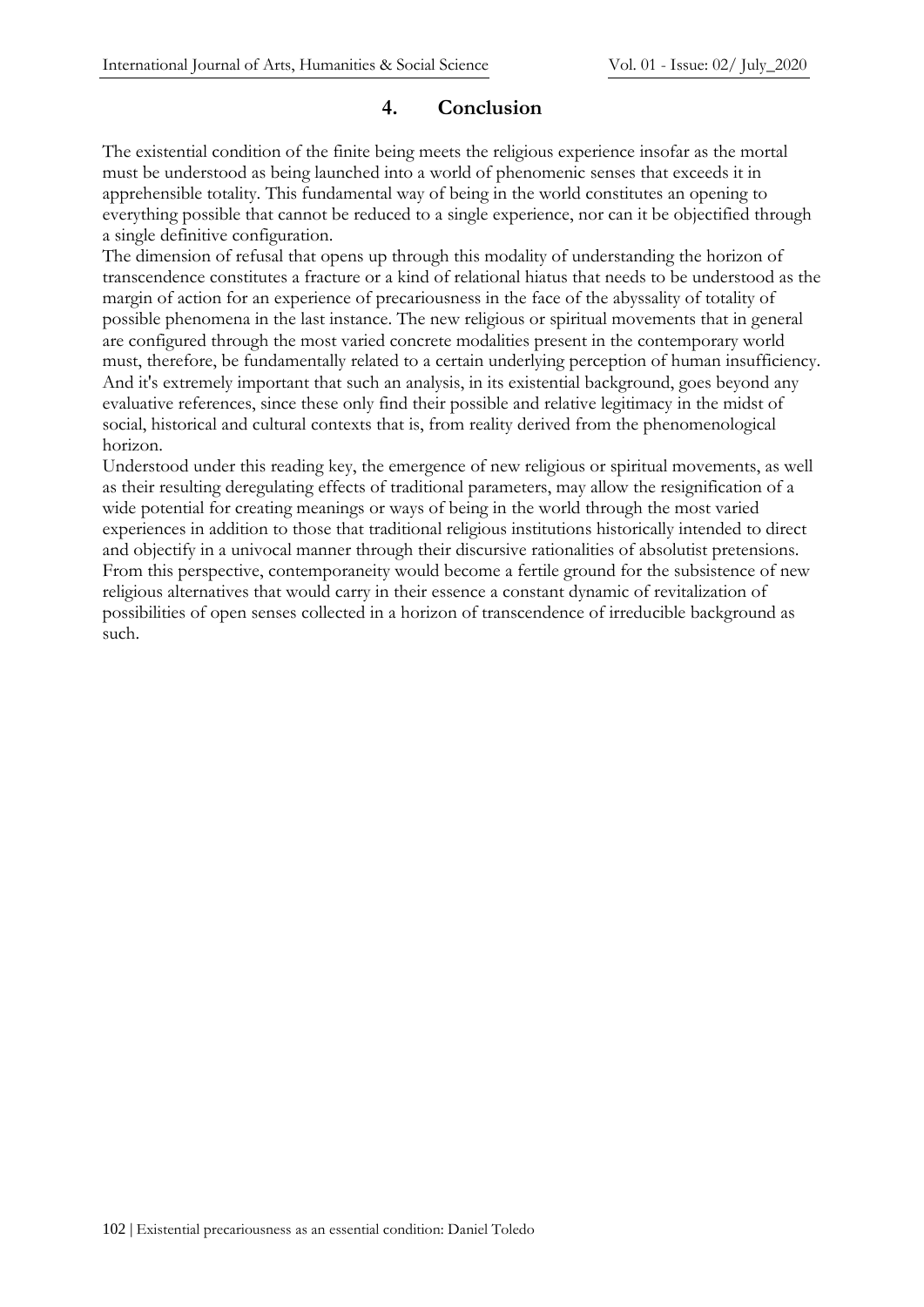# **End Notes**

[1] Wilhelm Wachholz. In: CRUZ / MORI: *Teologia e ciências da religião,* p. 210.

[2] HORSFIELD: "Rethinking the Study of 'Religion' and Media from an Existencial Perspective", p. 55.

[3] HEIDEGGER: *Beiträge zur Philosophie*, p. 485.

[4] HEIDEGGER: *Aus der Erfahrung des Denkens*, p. 232.

[5] HEIDEGGER: *Besinnung*, p. 231.

[6] HEIDEGGER: *Besinnung*, p. 255.

[7] Walter Salles. In: SOUZA: *Teologia em diálogo*, p. 114.

[8] See STUMP: *Wandering in Darkness*, p. 27.

[9] HEIDEGGER: *Sein und Zeit*, p. 36.

[10] GROSS: "O conceito de fé em Paul Tillich", p. 22.

[11] SILVEIRA: "Pluralidade Católica: um esboço de novos e antigos estilos de crença e pertencimento", p. 169.

[12] LUDUENA: "Dos Experiencias Místicas do lo Numinoso", p. 111.